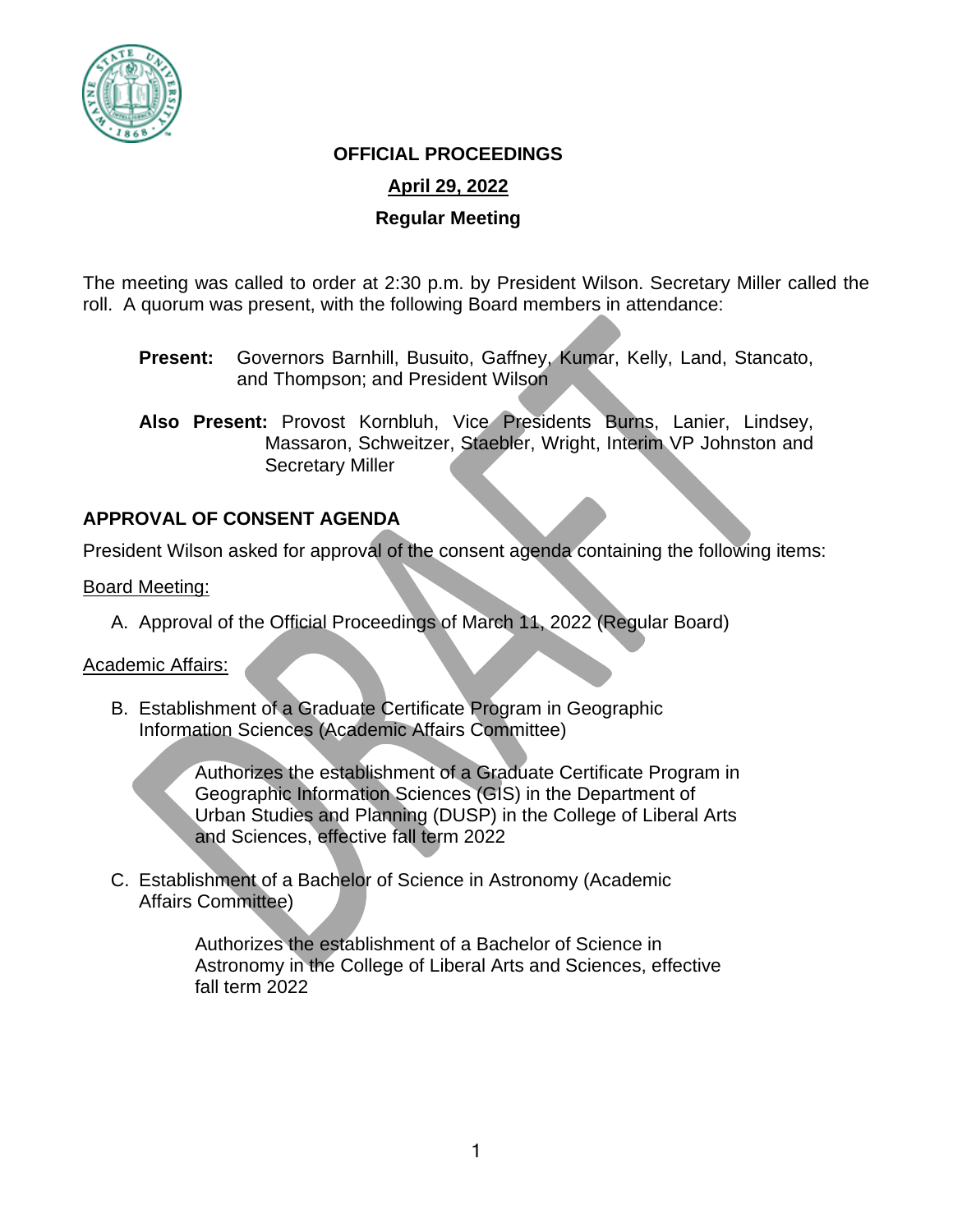- D. Discontinuance of the Bachelor of Arts in Elementary Education (Academic Affairs) Authorizes the discontinuance of the Bachelor of Arts in Elementary, effective fall term 2022
- E. Discontinuance of the Bachelor of Arts in Secondary Education (Academic Affairs)

Authorizes the discontinuance of the Bachelor of Arts in Secondary Education, effective fall term 2022

F. Discontinuance of the Bachelor of Arts in Special Education (Academic Affairs)

Authorizes the discontinuance of the Bachelor of Arts in Special Education, effective fall term 2022

G. Revision of Board of Governors Statute 2.34.04 on Transfer Students (Academic Affairs)

Authorizes the discontinuance of the 64-credit transfer limit for students transferring from two-year institutions and the 12-credt transfer limit for TVA, effective fall term 2022.

H. Revision of Board of Governors Statute 2.43.12 on Guidelines for Undergraduate Certificates (Academic Affairs)

> Authorizes reducing the minimum number of credits for a certificate from 15 to 12 and awarding the certificate at the time of completion rather than holding it for award at the time of undergraduate degree completion.

I. Revision of Board of Governors Statute 2.34.07 on Grading Policy (Academic Affairs)

Authorizes the revision regarding assignment withdrawal grades, specifically discontinue marks of WF, WP, and WN and replace all instances with the grade of W, effective fall term 2022.

J. Revision of Board of Governors Statute 2.43.62 on Academic Recognition of Deceased or Critically Ill Students (Academic Affairs)

> Authorizes the threshold for minimum completion of requirements be reduced to 75 percent for all students, with the exception of those enrolled in the School of Medicine.

> **ACTION:** Upon motion made by Governor Thompson, and supported by Governor Land, the Consent Agenda was approved as presented. The motion carried.

# **PERSONNEL RECOMMENDATIONS**

**ACTION:** Upon motion made by Governor Stancato and supported by Governor Land, the personnel recommendations were approved as submitted. The motion carried.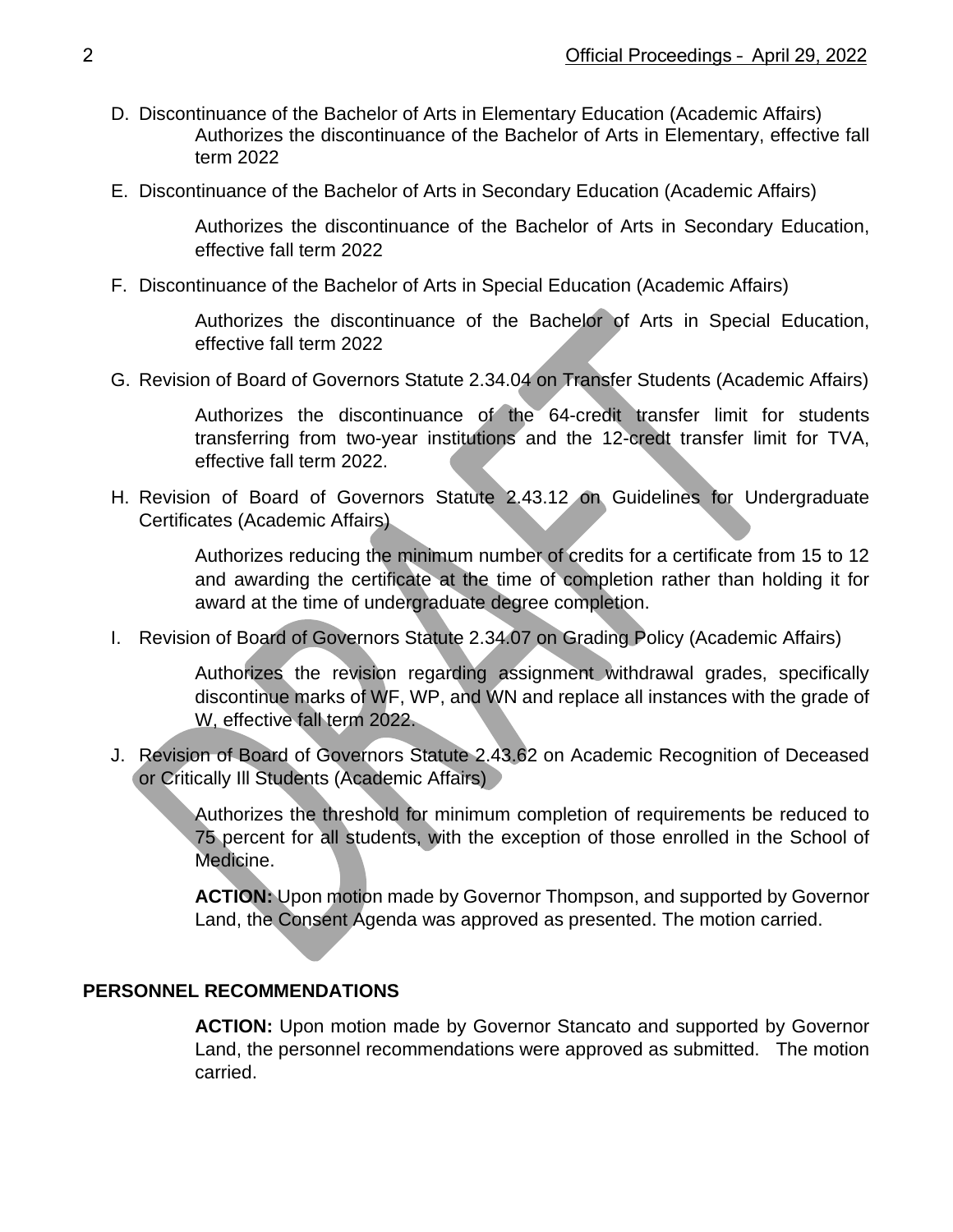# **BOARD OF GOVERNORS FACULTY RECOGNITION AWARDS RECIPIENTS: 2022**

Each year, the Board of Governors recognizes recipients of the Board's Faculty Recognition Awards. This award was established in 1974, when the Board, in conjunction with the President, established an annual award to be given each year to up to five members of the regular full-time faculty, in recognition of their particular work brought to fruition in the past academic year. The projects recognized constitute an outstanding contribution to scholarship and learning, and have included publications, scientific discoveries, exhibitions, performances, organization of a symposium or conference of international significance, or contributions to the community.

President Wilson then introduced each faculty recipient, and a member of the Board, who read a statement summarizing the work being recognized:

Governor Kelly read the following statement recognizing Professor Steven Chrisomalis:

The Board of Governors recognizes Stephen Chrisomalis, Professor in the Department of Anthropology, College of Liberal Arts and Sciences, for the publication of Reckonings: Numerals, Cognition, and History (MIT Press, 2020).

Dr. Chrisomalis' book is about numerical notation (distinct ways of writing numbers) across the world and its history over the past five and a half millennia. It has been recognized by the scholarly community for broadening our insights about human thought and challenging the assumptions behind our own practices. By integrating the sciences and humanities, it provides a much-needed critique on dominant perspectives on technology and assumptions about cognitive rigidities. The book is praised for its accessibility to a broader audience, especially those interested in understanding the relationship between thought, language, and society through a cognitive technology like numeracy. Chrisomalis offers a convincing argument that numerical notations are often less computational than representational, meaning they are intrinsically cultural as records and displays, and are best studied comparatively and in historical terms.

The Board of Governors is pleased to recognize Professor Stephen Chrisomalis for his contributions to Wayne State University and the Department of Anthropology

Governor Busuito read the following statement recognizing Professor Kevin Deegan-Krause. Professor Krause was unable to attend; and his colleague Professor Ronald Brown, attended on his behalf::

The Board of Governors recognizes Kevin Deegan-Krause, Professor in the Department of Political Science, College of Liberal Arts and Sciences, for the publication of *The New Party Challenge: Changing Cycles of Party Birth and Death in Central Europe and Beyond*  (Oxford University Press, 2021).

The work presents a comparative empirical analysis of the births, trajectories and deaths of political parties in eleven European states. Based on hundreds of interviews with party leaders, activists and voters and three decades of election results across Europe, this groundbreaking study provides answers to such questions as: what are the causes behind the rise of new political parties; why do some parties endure while others quickly die; and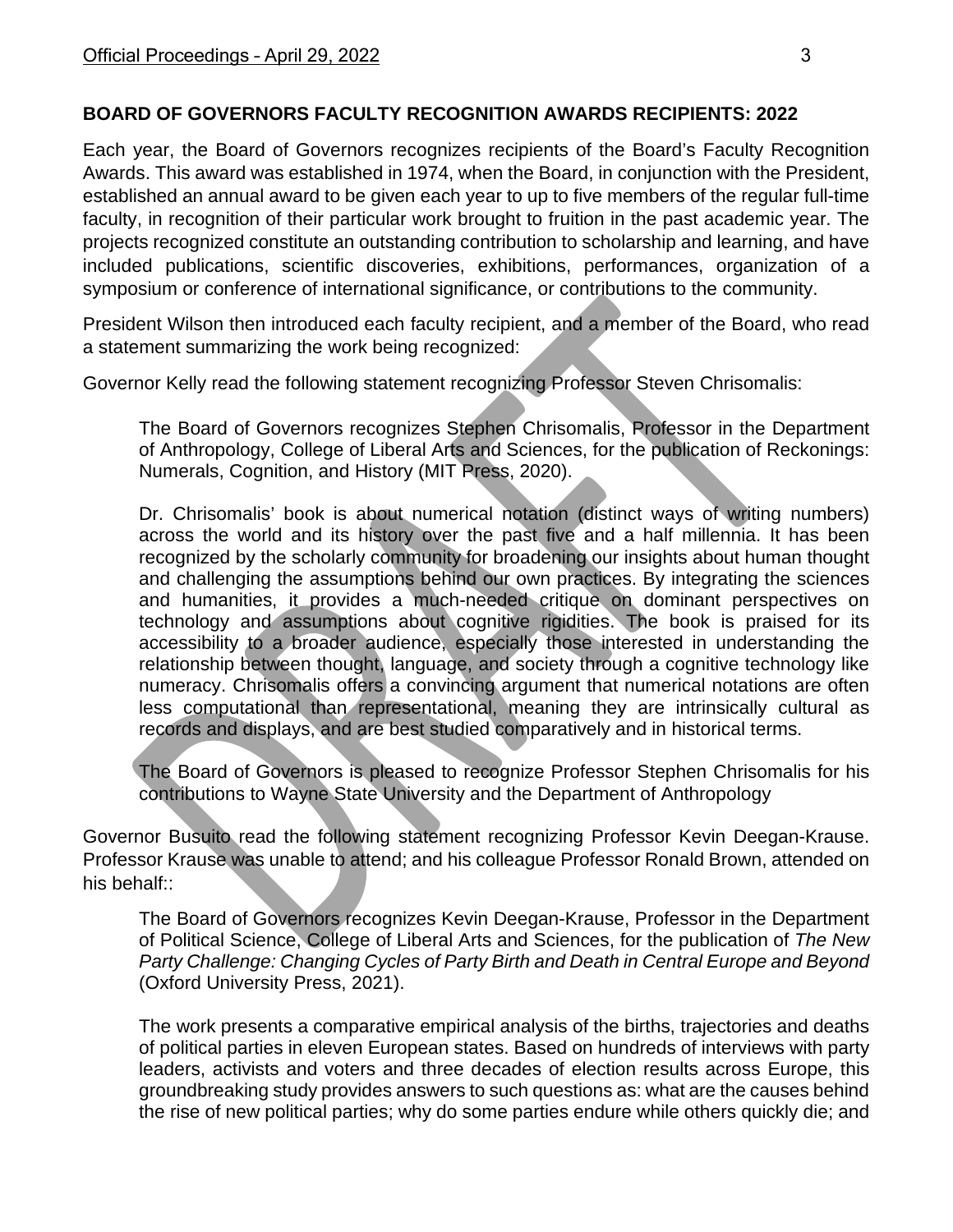what factors explain the stability or instability of party systems across multiple states? The extension of the implications of their findings beyond the Central European region will have a major impact on the understanding of democratic development.

The Board of Governors is pleased to recognize Professor Kevin Deegan-Krause for his contributions to Wayne State University and the Department of Political Science.

Governor Stancato read the following statement recognizing Professor William Lynch::

The Board of Governors recognizes William Lynch, Professor in the Department of History, College of Liberal Arts and Sciences, for the publication of *Minority Report: Dissent and Diversity in Science* (Rowman and Littlefield, 2020).

With a broad definition of science that incorporates the social sciences, *Minority Report* pushes back against the assumption that science is grounded in unified assumptions or methods. By contrast, Lynch argues that science depends upon a diverse variety of competing concepts, methods, and approaches. Using case studies, Lynch demonstrates how, rather than ignoring those who argue with scientific consensus, we might instead benefit from these minority dissenting views, which have the potential to advance science and offer novel perspectives and innovations. With *Minority Report*, Lynch makes the major contribution of demanding that we reframe how we think about—and how we teach our students to think about—science, expertise, and disagreement.

The Board of Governors is pleased to recognize Professor William Lynch for his contributions to Wayne State University and the Department of History.

Governor Kumar read the following statement recognizing Professor Alexey Petrov. Professor Petrov was unable to attend, and was represented by Donald Geller, the Chair of his department.

The Board of Governors recognizes Alexey Petrov, Professor in the Department of Physics and Astronomy, College of Liberal Arts and Sciences, for the publication of *Indirect Searches for New Physics* (CRC Press, 2021).

Dr. Alexey Petrov's primary research area is theoretical high energy physics, a field that seeks to extend our understanding of particles and the universe. His book explores the theoretical basis of "flavor physics," a growing subfield of particle physics. Using a broad approach, the book discusses the search for new physics in charged leptons, neutrons, and quarks. This work provides a timely review of experimental observation and theoretical framework, which will influence the search for new physics particles. The book has been cited as an ideal textbook for graduate-level teaching and a foundational resource for researchers in this rapidly evolving field.

The Board of Governors is pleased to recognize Professor Alexey Petrov for his contributions to Wayne State University and the Department of Physics and Astronomy.

President Wilson, on behalf of the Board and of the University, offered congratulations to each of the faculty recipients, and thanked the department chairs, deans and family members who attended the meeting, to recognize some of the university's truly outstanding faculty.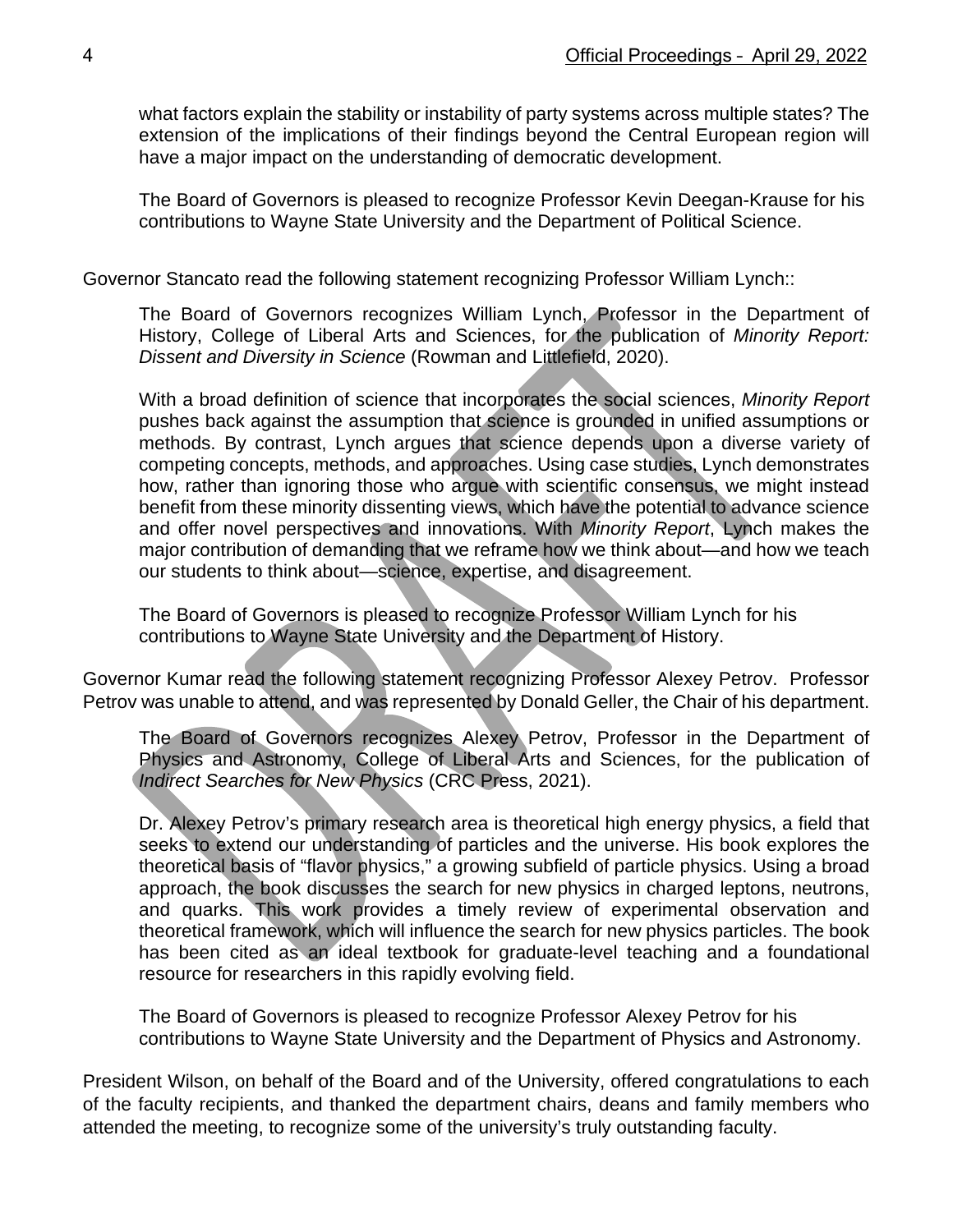### **PRESIDENT'S REPORT**

President Wilson first reported on the University's Giving Day 2022, held on April  $7<sup>th</sup>$  which raised a record breaking \$934,000 from more than 1500 donors. Both major gifts and average gift amounts increased when compared with previous giving days. A large number of gifts honored specific university faculty members.

Jim Anderson, the College of Engineering alumnus who founded the James and Patricia Anderson Engineering Ventures Institute at the College with a \$25 million gift in 2014, was named the new chair or the Foundation Board. He replaced Matt Simocini, the retired president and CEO of Lear Corporation.

Graduation Redux, the program for Wayne State students who graduated in 2020 and 2021, will be held on May 12<sup>th.</sup> More than 550 alumni have responded, and with their quests, over 3000 are expected to attend. These alumni graduated during COVID and were not offered an in-person commencement at the time of their graduation.

In other areas of the University, President Wilson advised that Amazon has named Wayne State University a new Career Choice Program Partner. Career choice and education benefits will be available for eligible Amazon employees who want to upgrade their skills or learn new ones. Full time employees are eligible for the maximum tuition benefit of \$5250 per year and part time employees are eligible for \$2625 per year with no lifetime cap. Amazon will prepay 100% of tuition and fees to Wayne State up to the employee's maximum eligibility.

The University was one of only 171 colleges and universities in the nation and one of only three public universities in Michigan recognized by Phi Theta Kappa Honor Society for the dynamic Pathways created to support Community College transfer students and help them succeed.

Wayne State will host its second annual Juneteenth commemoration between June 13th and 17th, 2022. June 13<sup>th</sup> will begin with an opening ceremony featuring music, artistic performances and a mobile voter registration rally. The week will have education and social activities open to the entire campus and surrounding Metro Detroit community. Wednesday, June 15th will feature a keynote speech by Wayne State alumnus and faculty member from Penn State University professor Errol Henderson. Dr. Henderson's speech will focus on his current book, *The Revolution Will Not Be Theorized*. On Thursday, June 16th, the Wayne State Organization of Black Alumni will host a panel of black alumni discussing social and political topics in the aftermath of the death of George Floyd and since Juneteenth became a federal holiday. The week of activities will end with a closing ceremony, with performances, networking and celebration. Information about these and other Juneteenth related events are found at wayne.edu/diversity/Juneteenth. The Wayne State Juneteenth planning group will also host a live streamed event on Thursday, May 19th at 6:00 PM. The panel discussion is titled Mental Health in the black community, and can be watched at wayne.edu/live

President Wilson closed his report with some highlights from Athletics. The men's tennis team went undefeated to win the conference title. Wayne State was ranked 8th nationally, the highest ranking in program history. The men's tennis team defeated the number one team in the country and the number five team in the country, this season. The NCAA tournament will start in two weeks.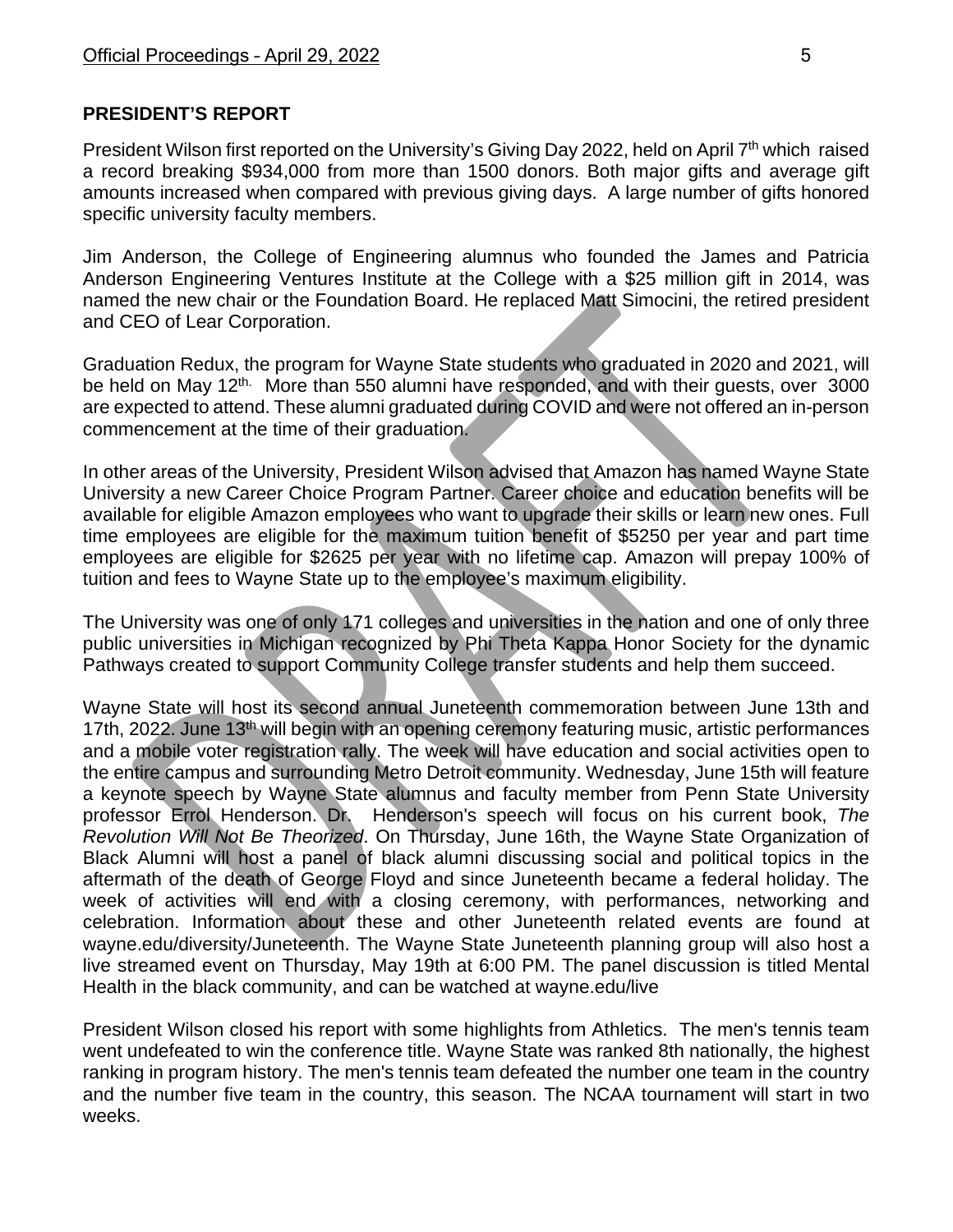Women's tennis also did well, with a tie for the conference title. Head coach Sheila Snyder earned her 400th career win last month, becoming the 11th NCAA Division Two women's tennis coach to reach that milestone. Men's golf qualified for the NCAA Super Regionals for the 12th time in the last 16 years. And women's golf qualified for the NCAA regionals for the 4th consecutive year. Baseball head coach Ryan Kelly earned his 400th career win earlier this month and the team is currently in first place in the conference with two weeks to play.

### **BOARD CHAIR'S REPORT**

Governor Gaffney reported that several board members traveled to Grand Rapids for an alumni event earlier in the month. The event was very successful, and he thanked Governor Land for hosting. All members of the Board attended the Association of Governing Boards' annual meeting in April, which was held virtually. Conference topics included COVID-caused-changes in curriculum and on campuses, finances, and declining enrollment. Some of the concerns discussed included rogue members of boards and administration presentations that left little time for deliberation. An important issue that was woven throughout the conference was that of DEI, diversity, equity and inclusion, and both Governor Gaffney and Governor Stancato observed its importance, and that WSU is at the forefront on this issue of many of the nation's universities. Governor Gaffney noted that there should be pervasive action everywhere on the campus and in the community and that diversity, equity and inclusion is important to the board. DEI is included as a primary goal in the newly adapted 5-year strategic plan, and it will be addressed more now and in the future.

# **SPECIAL TOPIC: SOCIAL MOBILITY**

Next, President Wilson called on Provost Kornbluh and VP Ezzeddine for an update on the University's social mobility rankings and the impact of its efforts on our students.

Provost Kornbluh stated that through the strategic planning process, the board and stakeholders agreed that while Wayne State was a leading research university, it is also the doorway to opportunity for many students. The Board of Governors' recent discussions on strategic priorities for the University led to the goal for the university to be the number one research university in the country for social mobility.

Social mobility refers to the opportunity for individuals and groups to improve their social position over time. For example, the post war GI Bill led to social mobility for many families but social mobility had since seen a decline. The Provost provided charts on social mobility trends nationwide that showed that it was less likely for people to rise out of a lower economic circumstance to a higher economic circumstance across their lives. There are several ways to measure the trends using different surrogates, including looking at the economic background of individuals. Some studies used Pell grants, census data and FASFA forms that measure the economic status of the incoming class. Pell grant recipients have lower economic resources to start university. Other factors included net tuition costs and the amount of loans that students take to go to college.

Social mobility is about inputs and about outputs and what happens after graduation, making graduation rates a key factor. Students gain in social mobility if they graduate. There are also ways to measure early careers, salary, and post enrollment earnings. The Provost then showed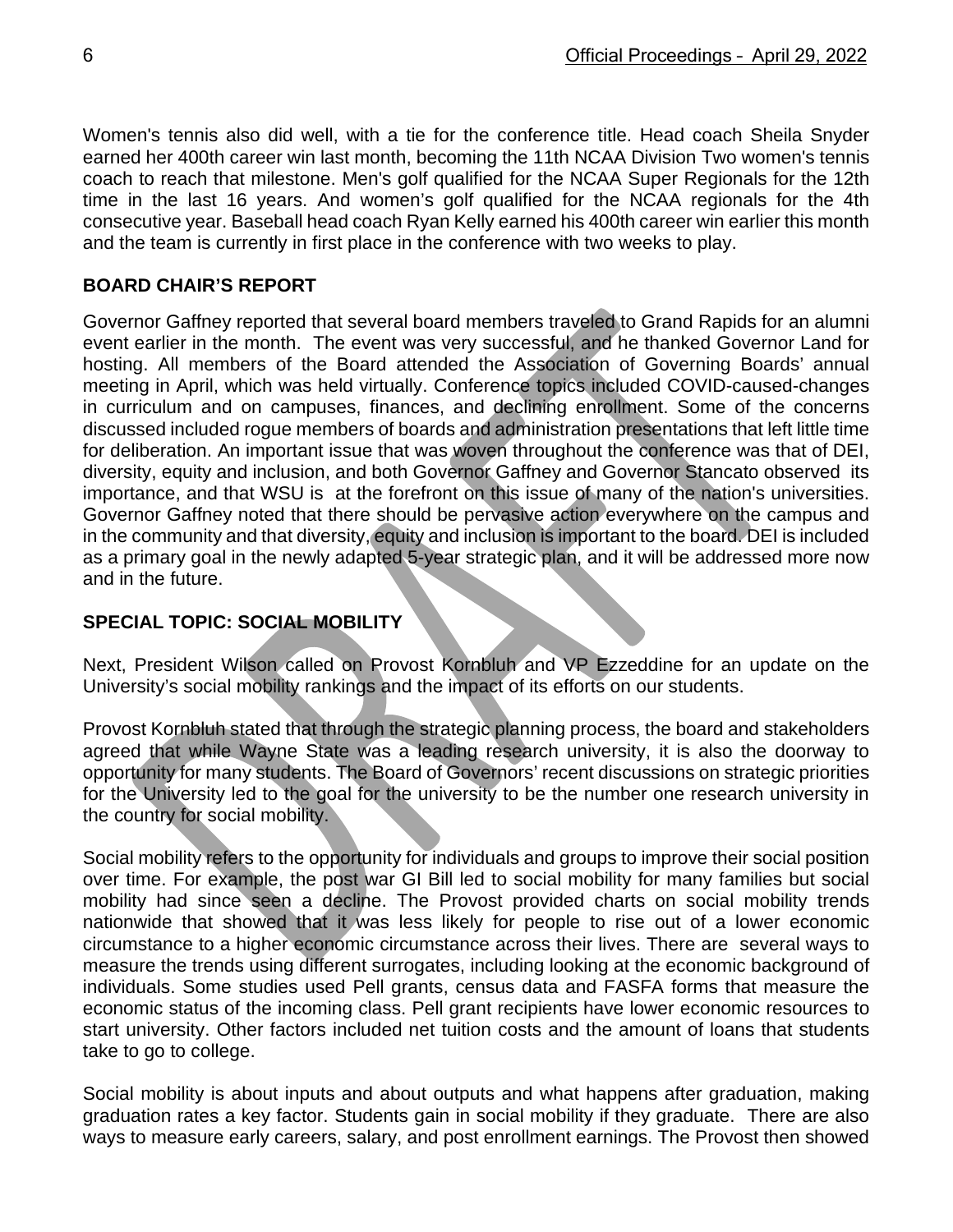a chart with five different measures of social mobility that had been published by different organizations around the country listing various factors. Some put more emphasis on the input, some of them put more emphasis on the outcomes. Three of five publications showed that Wayne State ranked highly for social mobility. In the US news and World Report, the University was 66 of out of 1600 universities, the top university in Michigan and 23rd in ranking of all R1 universities.

He added that institutions create measures to show what they want to show. The Washington Monthly considers Stanford and Princeton as their top two universities. Their measures show that elite private schools help social mobility. Wayne State is looking at other measurements.

The Board of Governors worked with the administration on strategic planning areas focused on ensuring strong retention rates at Wayne State. Economics often interferes with the college career for students from poorly resourced backgrounds, so the University is working hard to provide resources and support to students to grow the retention rate. The new Warrior 360 program re-envisions some programs to support these students. In addition to the academic side, student engagement on campus increases their chances of staying and graduating and there has been an increase in investment in the extracurricular part of life on campus. There are continued efforts to ensure that each student has a high impact learning experience with internships, independent research, and study abroad types of engagement. Commitment to financial support for students continued through COVID. The new strategic plan calls for the University to raise \$100 million in private philanthropy to supplement the funds used from general funds to give students financial support. The goal is not only for students to stay in school until they graduate, but to start on a career path. The measures of social mobility include salaries after work, including ten years after graduation, and the type of jobs alumni have. The University will continue to focus on helping students see the benefit of moving from an undergraduate degree to a graduate or professional school with enhanced career planning and readiness. This will be offered as part of a core student service effort, an area of expertise for Vice President Ezzeddine. Social services that help students through financial difficulties include the Warrior food pantry and the Warrior wardrobe. These services are supported by philanthropy, and by student volunteers. There are also efforts to increase support for students who are housing insecure or homeless. There is a permanent debt forgiveness program with the Warrior Way Back program. This past year, HERFF funds were used to help students with debt forgiveness.

To fully meet the mission to be the number one university for social mobility, it will be important to recognize that not all students are currently prepared to come to a four-year college and the University has developed partnerships with community colleges. Wayne State is the top recipient of community college graduates in the state and under VP Ezzeddine's leadership, that is expanding across southeast Michigan and beyond. These partnerships are a doorway to access, especially for people with less resources. Many students from families with resource constraints also come from K12 schools that do not really prepare them for college. WSU offered 80 different K12 summer programs last year and over 100 different K12 programs during the course of the year. The strategy moving forward includes building stronger partnerships to help students be better prepared for starting at Wayne. University leadership have been meeting with Detroit Public Schools representatives bi-monthly to talk about ways to have more ongoing engagement with them. Providing technology resources and access to students who do not have private resources will also be important moving forward. There are efforts to tell the Wayne State story in Lansing to government leaders, and through private philanthropy, with the focus on bringing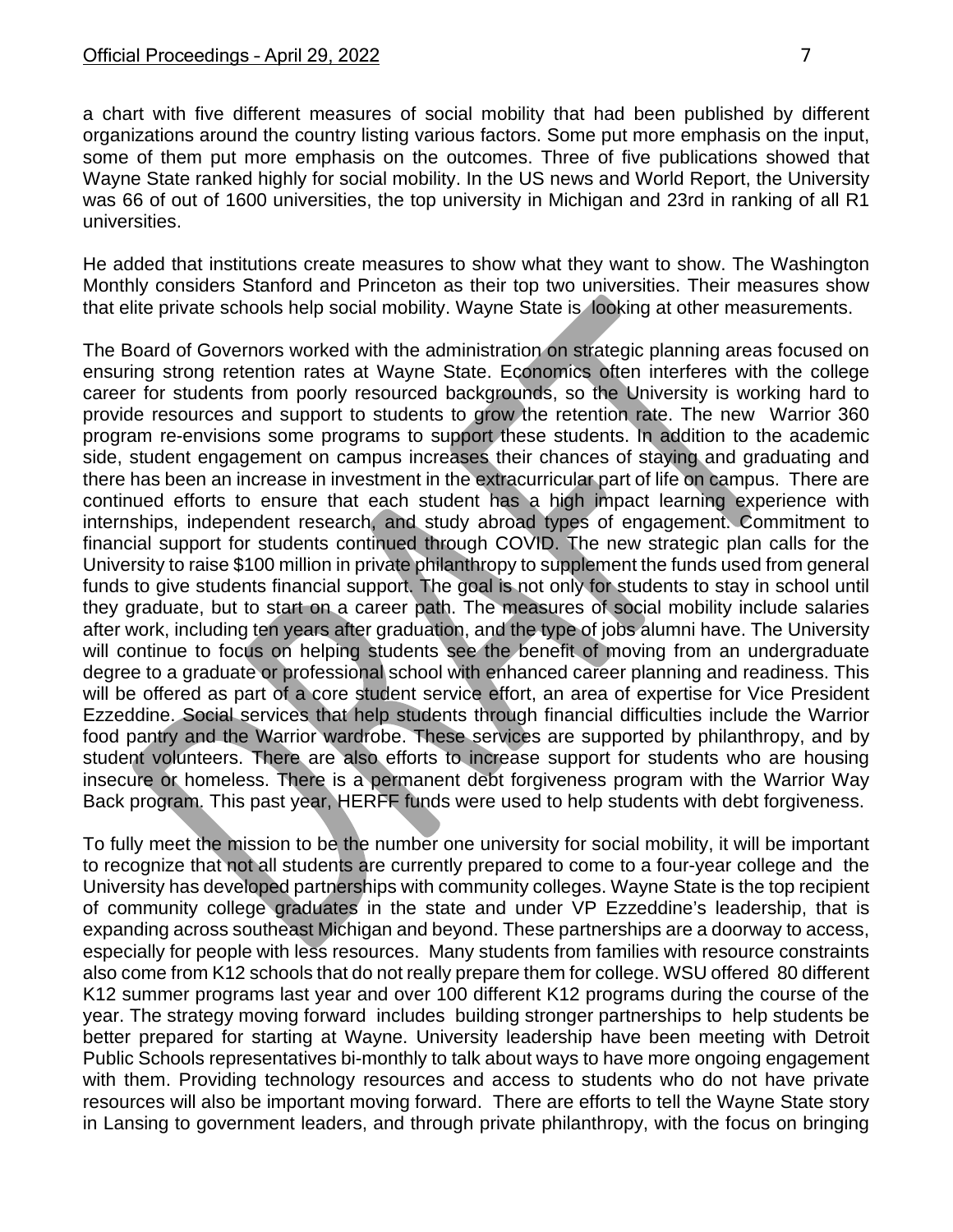students in who normally would be limited by resources. Wayne State will be ensuring that these students continue on to graduation, and then have access to jobs, connections to employers and community networks, and internships. This is the vision that come forward from discussions with the Board, and emanated from the strategic plan, and there is continued effort to put this into action. VP Ezzeddine added that metrics, if they do not already exist, will be put in place to track a lot of the elements mentioned by the Provost.

#### **BOARD COMMITTEE REPORTS**

The President reported that three of the Board's standing committees met during the morning session, the Budget and Finance Committee, the Student Affairs Committee and the Academic Affairs Committee. A detailed report of the discussions during each committee meeting can be found in the Minutes for each committee. He called on each of the Committee chairs for a report.

#### *Academic Affairs Committee*

Governor Stancato reported that the committee met this morning and heard a presentation from Dean Richard Bierschbach on the Law School, bringing the committee up to date on the Law School's ambitious goals for transformative programming and moving the JD program into a top 50 position. Provost Kornbluh brought 9 action items forward, all positive, and all designed to increase and improve the touch the University has with students, and increase and improve the number of students that decide to come to Wayne State University. All the action items were included on the consent agenda and approved earlier in this afternoon's meeting.

#### *Budget and Finance Committee*

Governor Barnhill advised that the committee met and considered two action items and three informational reports from the administration. The action items included a transfer from the contingency reserve to fund two searches, and a recommendation on tuition and fee rates for the School of Medicine. The committee received informational reports on purchasing exceptions, and received an update on some major capital projects near completion. The final item was consideration of tuition and fees for the School of Medicine MD program. Governor Barnhill advised that the board takes tuition very seriously and considers all of the factors, including how fees and tuition compare to comparable universities, debt load and other factors, and then turned the floor back to President Wilson for action on the recommendation. President Wilson asked for a motion on the recommendation for the FY 2023 School of Medicine tuition rates for the MD program:

**ACTION:** Upon motion made by Governor Gaffney and supported by Governor Kelly, the Board of Governors approved the FY 2023 School of Medicine MD program tuition rates as presented:

It is recommended that the Board of Governors adopt increases in the FY 2023 base tuition rate of 1.5 percent for resident students; and 1.5 percent for nonresident students:

It is further recommended that the Board of Governors adopt an increase of 1.5 percent in the following MD Program student fees:

**Student Medical School Support Fee (annual fee)**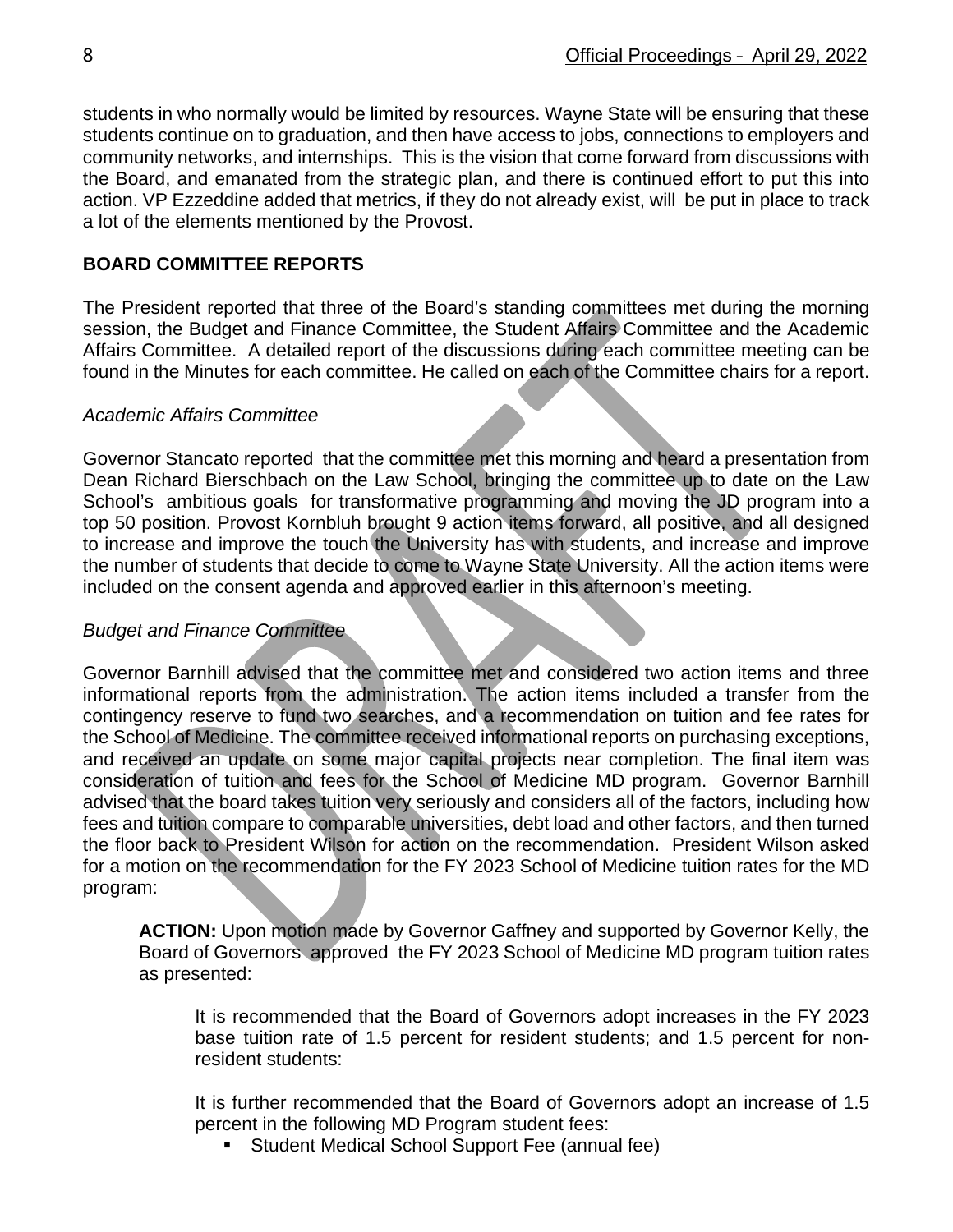Student Services Fee (per credit hour fee)

Details for current and proposed tuition and fees by program year and residency status are shown in Tables 1.1 and 1.2 (tuition) and Tables 2 and 3 (Student medical School Support Fee and Student Services Fee), shown below.

With the term conversion in 2022 (one term to four terms), all students registered for at least 10 credits per term will be charged a flat term rate (annual rate/four terms) along with associated fees. All students registered for less than 10 credits per term will be charged per credit hour along with associated fees.

As part of this resolution, the Board of Governors authorizes the President or his designee to adjust tuition rates and fees for special or joint programs or where otherwise appropriate.

Finally, this tuition recommendation applies only to students enrolled in the School of Medicine MD Program and is not an indication of rates for the general student body or an obligation by the Board of Governors regarding the rates that will be set for the rest of the University's programs.

The motion carried, with a vote of 7-1.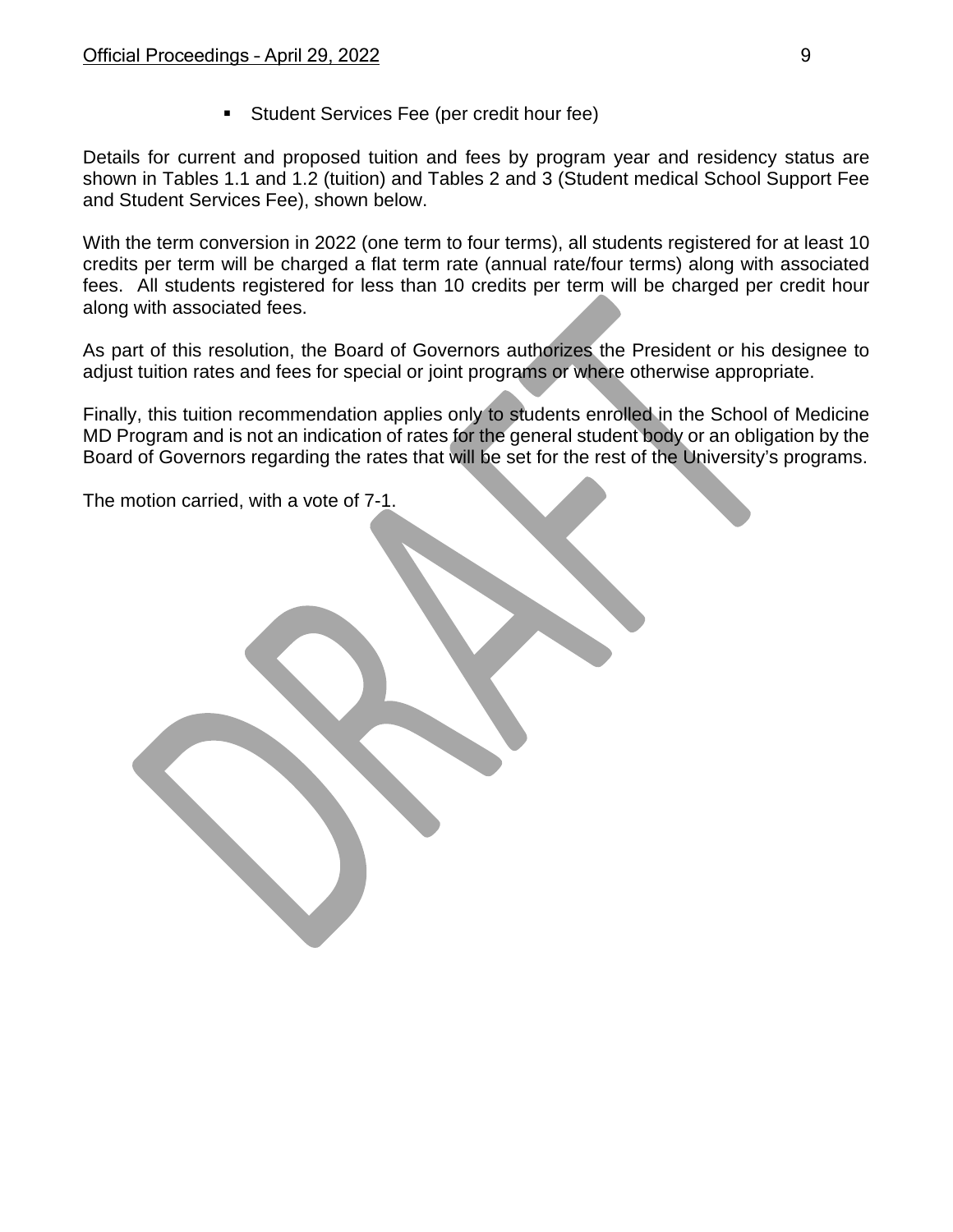#### **ANNUAL SCHOOL OF MEDICINE MD PROGRAM TUITION AND FEES**

| <b>Year in MD</b><br><b>Program</b> | <b>Residency</b><br><b>Status</b> | <b>FY 2022</b><br><b>Tuition</b> | <b>Proposed</b><br><b>FY 2023</b><br><b>Tuition</b> | <b>Dollar</b><br><b>Change</b> | <b>Percent</b><br><b>Change</b> |
|-------------------------------------|-----------------------------------|----------------------------------|-----------------------------------------------------|--------------------------------|---------------------------------|
| M1                                  | Resident                          | \$36,247                         | \$36,791                                            | \$544                          | 1.5%                            |
| M <sub>1</sub>                      | Non-Resident                      | \$63,138                         | \$64,085                                            | \$947                          | 1.5%                            |
| M <sub>2</sub>                      | Resident                          | \$36,247                         | \$36,791                                            | \$544                          | 1.5%                            |
| M <sub>2</sub>                      | Non-Resident                      | \$63,138                         | \$64,085                                            | \$947                          | 1.5%                            |
| M <sub>3</sub>                      | Resident                          | \$36,247                         | \$36,791                                            | \$544                          | 1.5%                            |
| M <sub>3</sub>                      | Non-Resident                      | \$63,138                         | \$64,085                                            | \$947                          | 1.5%                            |
| M <sub>4</sub>                      | Resident                          | \$36,247                         | \$36,791                                            | \$544                          | 1.5%                            |
| M4                                  | Non-Resident                      | \$63,138                         | \$64,085                                            | \$947                          | 1.5%                            |

TABLE 1.1: **Flat Tuition Rates**

Students enrolled in over 40 credit hours

# TABLE 1.2: **Per Credit Hour Tuition Rates**

Students enrolled in less than 40 credit hours

| <b>Year in MD</b><br><b>Program</b> | <b>Residency</b><br><b>Status</b> | <b>FY 2022</b><br><b>Credit Hour</b> | <b>Proposed</b><br><b>FY 2023</b><br><b>Credit Hour</b> | <b>Dollar</b><br><b>Change</b> | <b>Percent</b><br><b>Change</b> |
|-------------------------------------|-----------------------------------|--------------------------------------|---------------------------------------------------------|--------------------------------|---------------------------------|
| M <sub>1</sub>                      | <b>Resident</b>                   | \$726                                | \$737                                                   | \$11                           | 1.5%                            |
| M1                                  | Non-Resident                      | \$1,262                              | \$1,281                                                 | \$19                           | 1.5%                            |
| M <sub>2</sub>                      | Resident                          | \$726                                | \$737                                                   | \$11                           | 1.5%                            |
| M <sub>2</sub>                      | Non-Resident                      | \$1,262                              | \$1,281                                                 | \$19                           | 1.5%                            |
| M <sub>3</sub>                      | <b>Resident</b>                   | \$726                                | \$737                                                   | \$11                           | 1.5%                            |
| M <sub>3</sub>                      | Non-Resident                      | \$1,262                              | \$1,281                                                 | \$19                           | 1.5%                            |
| M <sub>4</sub>                      | Resident                          | \$726                                | \$737                                                   | \$11                           | 1.5%                            |
| M4                                  | Non-Resident                      | \$1,262                              | \$1,281                                                 | \$19                           | 1.5%                            |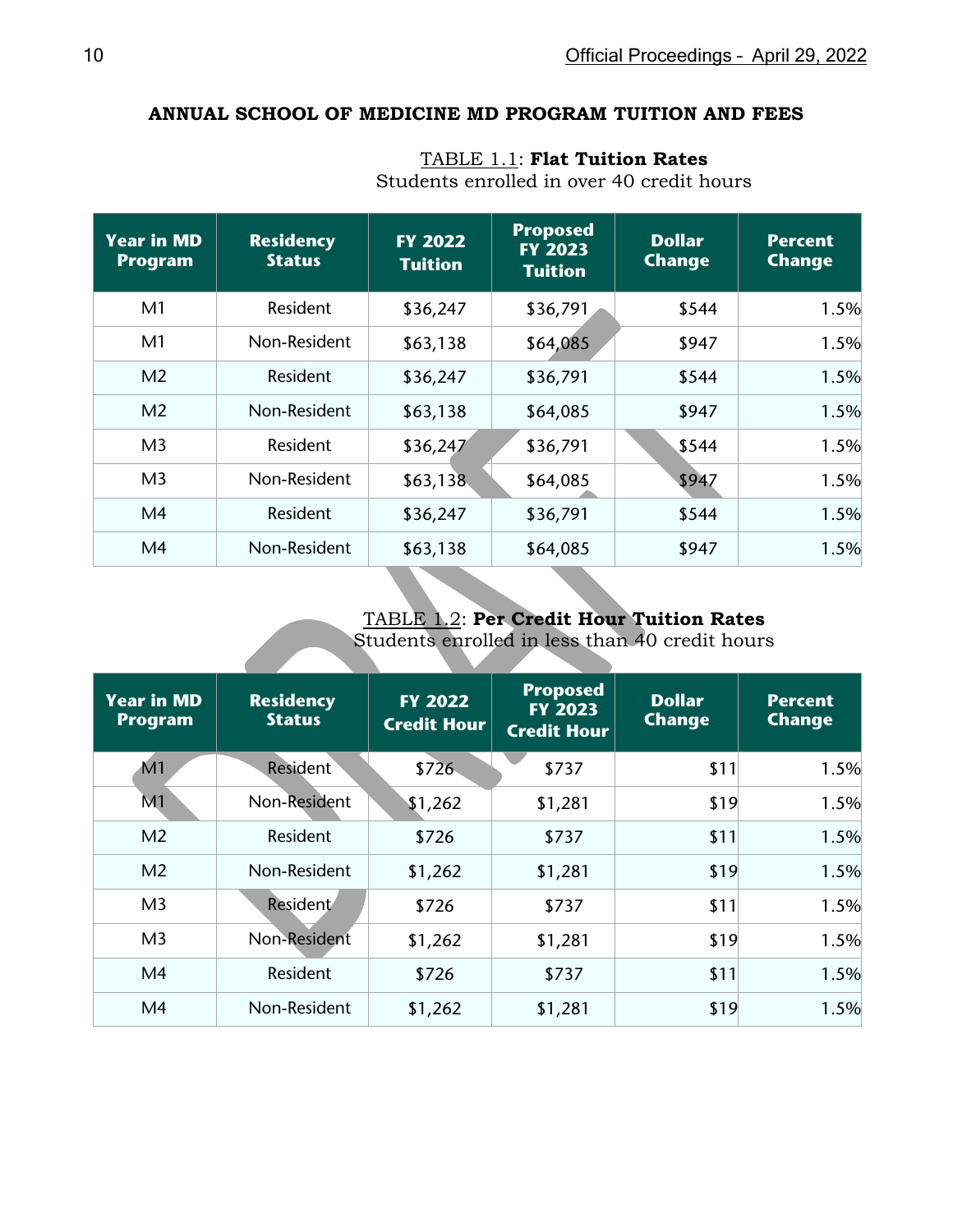# **ANNUAL SCHOOL OF MEDICINE MD PROGRAM TU ITION AND FEES** TABLE 2:

| <b>Year in MD</b><br><b>Program</b> | <b>FY 2022</b><br><b>Annual Fee</b> | <b>Proposed FY</b><br>2023<br><b>Annual Fee</b> | <b>Dollar</b><br><b>Change</b> | <b>Percent</b><br><b>Change</b> |
|-------------------------------------|-------------------------------------|-------------------------------------------------|--------------------------------|---------------------------------|
| M <sub>1</sub>                      | \$979                               | \$994                                           | \$15                           | 1.5%                            |
| M <sub>2</sub>                      | \$979                               | \$994                                           | \$15                           | 1.5%                            |
| M <sub>3</sub>                      | \$979                               | \$994                                           | \$15                           | 1.5%                            |
| M4                                  | \$979                               | \$994                                           | \$15                           | 1.5%                            |

# **Student Medical School Support Fee (Annual)**

TABLE 3: **Student Service Fee (Per Credit Hour)**

| <b>Year in MD</b><br><b>Program</b> | <b>FY 2022 Fee</b><br>$\vert$ (per credit hour) $\vert\vert$ | <b>Proposed FY</b><br><b>2023 Fee</b> | <b>Dollar</b><br><b>Change</b> | <b>Percent</b><br><b>Change</b> |
|-------------------------------------|--------------------------------------------------------------|---------------------------------------|--------------------------------|---------------------------------|
| M <sub>1</sub>                      | \$28                                                         | \$28.42                               | \$.42                          | 1.5%                            |
| M <sub>2</sub>                      | \$28                                                         | \$28.42                               | \$.42                          | 1.5%                            |
| M <sub>3</sub>                      | \$28                                                         | \$28.42                               | \$.42                          | 1.5%                            |
| M4                                  | \$28                                                         | \$28.42                               | \$.42                          | 1.5%                            |

# **REPEAT COURSEWORK TUITION CHARGES**

The cost for a medical student to repeat a course at full tuition rates could create an extraordinary student hardship and increase the already high burden of physician debt. Per School of Medicine policy, students who fail a course are responsible for paying only a one-time repeat fee in lieu of tuition at normal rates. This fee will not exceed \$2,500 for each repeated course and is not dependent upon the number of course credit hours.

#### *Student Affairs Committee*

Governor Kelly advised that the committee met and heard two informational reports, one from the administration and one from members of the student body. The first report was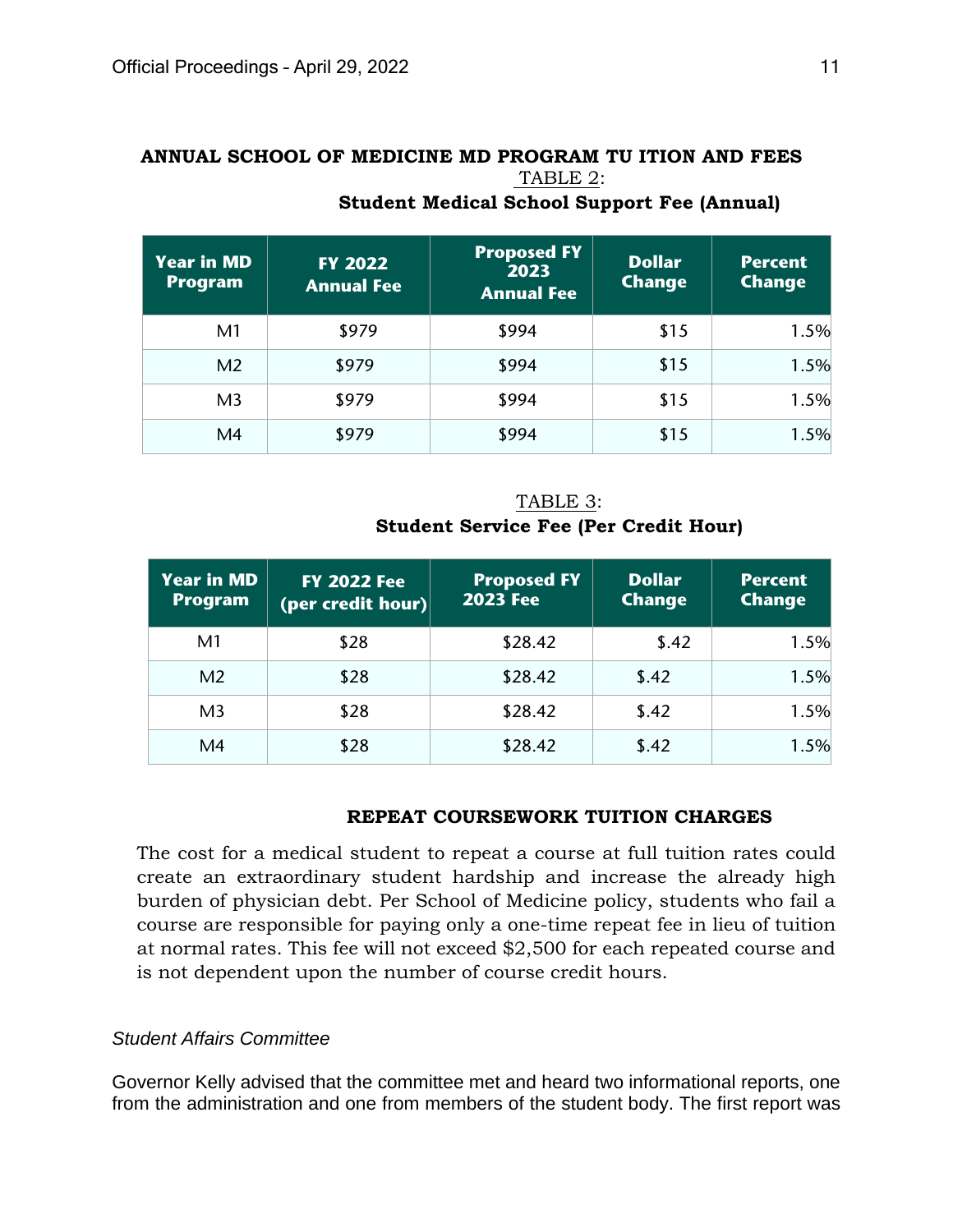the annual presentation the board receives on student success including an update on enrollment, an overview of the six-year graduation rates by student demographic groups and how far the university has progressed since 2011. Vice President Ezzeddine reviewed the recruiting initiatives and yield activities and then provided a 5- year yield analysis and a discussion of the impact of those initiatives on enrollment. The report closed with a discussion of transfer enrollment and some of the initiatives underway to increase yield of transfer students. The second presentation was from members of the student body, who updated the board on a variety of community service initiatives that were undertaken by Wayne State Students during spring break.

#### *Executive Committee*

Governor Gaffney advised that the committee met and heard two actions. The first action was adoption of a resolution approving President Wilson's reinstatement of full salary, effective February 1, 2022. President Wilson voluntarily took a 10% pay reduction at the beginning of the COVID pandemic in April of 2020, and this action returns him to full salary

**ACTION:** Upon motion made by Governor Kelly and supported by Governor Land, the Executive Committee of the Board of Governors adopted the resolution and approved President Wilson's reinstatement of full salary effective February 1, 2022. The motion carried.

The second action was adoption of an antisemitism statement which reads in part::

As a university, we are steadfastly committed to the principles of academic freedom, free inquiry and expression as fundamental to the Academy. In our view, these freedoms expressed appropriately and respectfully, are harmonious with our commitment to diversity equity and inclusion. A threat to the freedom and security of any group is a threat to all free peoples. Many groups throughout history and on our campus today have been victims of discrimination or harassment, hatred, violence, and even worse. We also acknowledge that from time to time, situations arise that require reaffirmation of our commitment. Such a situation is upon us now, and together we condemn publicly all acts of antisemitism, a malicious form of hatred directed toward members of the Jewish community, the Jewish faith, and the Jewish community as a whole, simply because they are Jewish. Antisemitism is a dangerous source of discrimination, harassment and violence, and its continued stubborn and growing presence requires increased attention and vigilance. We condemn such discrimination in all its forms no matter the source or the target. Accordingly, we are directing that the university address antisemitism within the mandate of the Office of Multicultural Student Engagement and the Office of Equal Opportunity by ensuring it is included in the university's anti bias and DEI training education and outreach campaigns.

**ACTION:** Upon motion made by Governor Stancato and supported by Governor Busuito, the Executive Committee of the Board of Governors approved the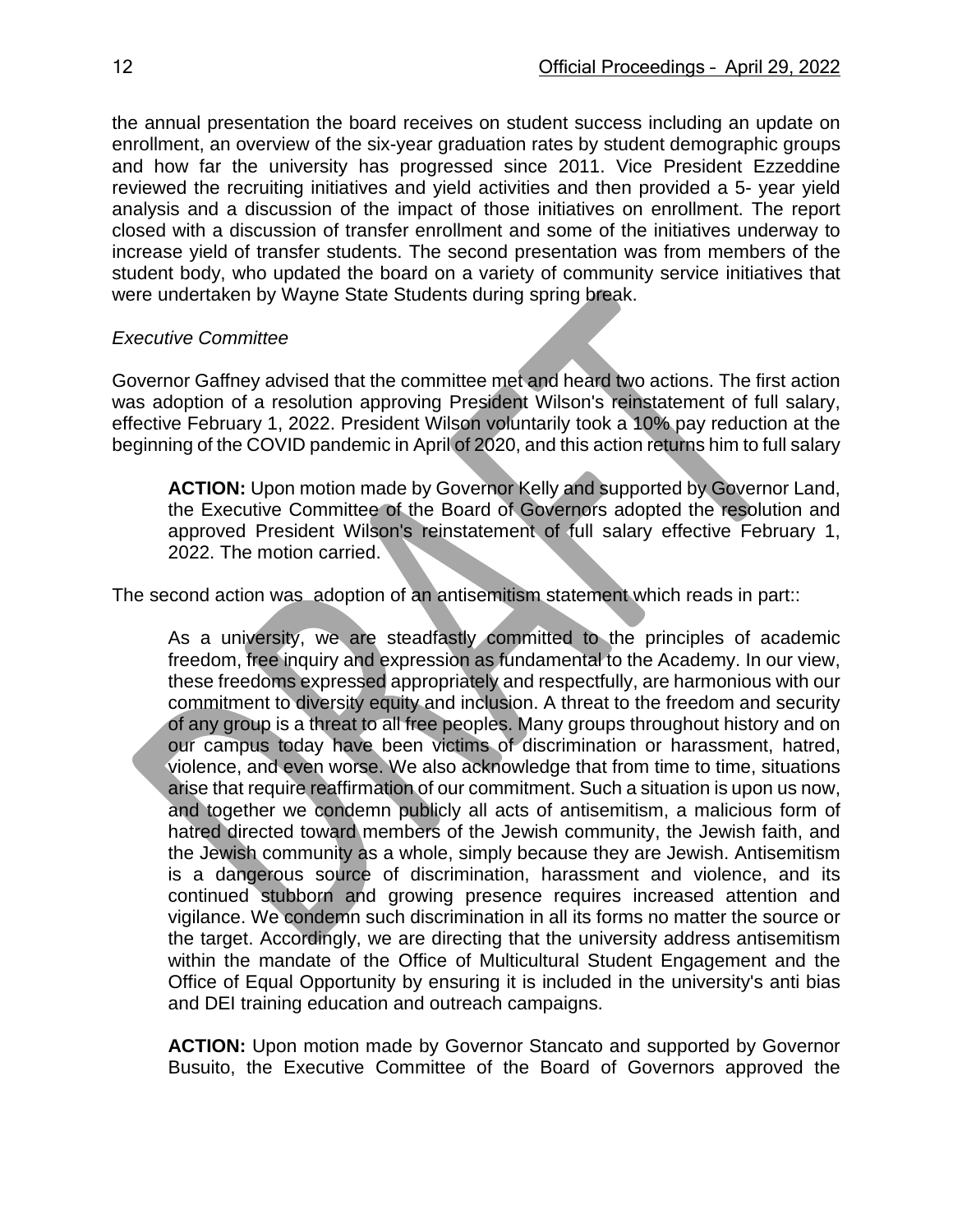adoption of the statement on antisemitism and instructed the University on such matters. The motion carried.

The full statement will be included as an addendum to the proceedings for this meeting.

### **RECOMMENDATIONS AND REPORTS FROM THE UNIVERSITY ADMINISTRATION**

President Wilson called on members of his administration for divisional reports and asked whether or not they had anything to add or highlight to the written materials provided to the Board.

# **Academic Affairs Report: Update from the Provost**

Provost Kornbluh advised there were no updates.

### **Division of Research 2021 Highlights**

VP Lanier was not available to attend the meeting.

# **Government and Community Affairs Report**

VP Lindsay noted that he had a good visit by state Senators and former Senator John Walsh. The conversation included exciting potential projects on campus.

# **Economic Development Report**

VP Staebler advised there were no updates.

#### **Development and Alumni Affairs Report**

VP Burns noted the Graduation Redux will be held on the 12th of May and the event has already exceeded capacity for alumni and guests reserving tickets. The first in-person alumni event since the pandemic was held on March 22nd in Washington DC and had a successful turnout. A Detroit area alumni event on April 6th had nearly 300 alumni in attendance at the Henry Ford. And there was a successful event in Grand Rapids attended by several board members and hosted by Governor Land. That event broke all records for alumni events in Grand Rapids and her office looks to build on that success for future events in Grand Rapids.

# **Establishment of Endowment Funds**

Vice President Burns submitted a recommendation to establish endowments, which included information about the donor and the purpose of the endowment. The following action was taken.

1. The Gordon Wesley Draper, '56, '64, '68 Endowed Scholarship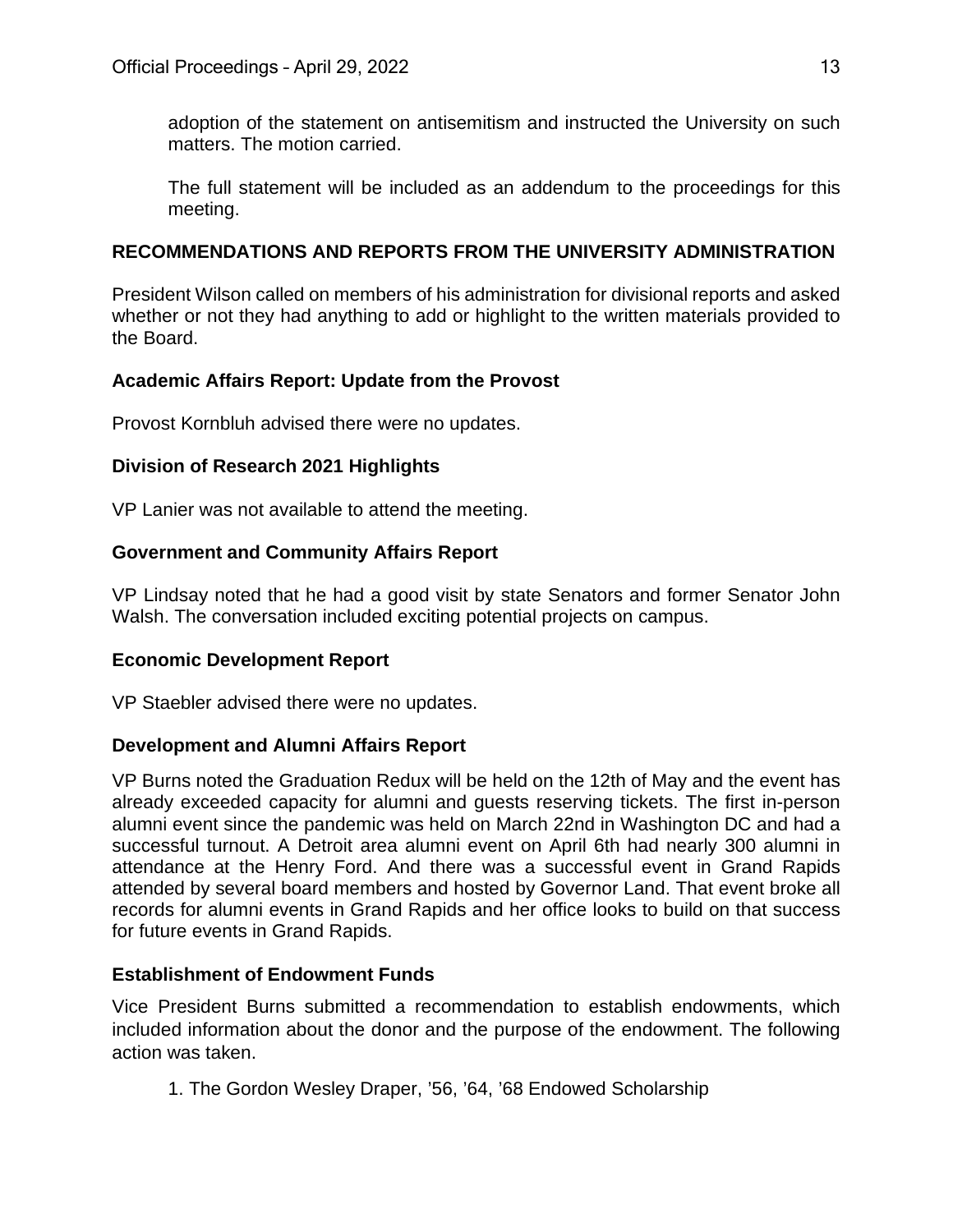(Fund Functioning as an Endowment) to support the Gordon Wesley Draper, '56, '64, '68 Endowed Scholarship (True Endowment) in the College of Education with a transfer of unrestricted funds. **\$337,947.37**

2. Joe Garcia Athletics Endowed Scholarship to recognize scholastic achievement, encourage continued progress and provide assistance to students participating in the WSU Department of Athletics men's or women's basketball sports programs. **\$50,000**

3. The Sara Gleicher & David Fabbri Endowed Scholarship to recognize scholastic achievement, encourage continued progress and provide assistance to students in financing their education in the School of Social Work. **\$25,000**

4. The Miriam, Shia, and Moishe Goldfinger Endowed Award to recognize scholastic achievement, encourage continued progress and provide assistance to students in financing their education in the College of Nursing. **\$200,000 \$200,000** 

5. The Grewal Family Endowed Support Fund to provide support for educational programming at the Mike Ilitch School of Business focusing on first-generation college students or women. **\$250,000**

6. The Grodecki-Moore Endowed Scholarship to recognize scholastic achievement, encourage continued progress and provide assistance to students in financing their education in the School of **Medicine. \$30,000** 

7. The McElroy's Automotive Service Endowed Scholarship in Automotive Design to recognize scholastic achievement, encourage continued progress and provide assistance to students in financing their education in the College of Engineering. **\$25,000**

8. The Nicholas Shokoohi Ophthalmology Resident Endowed Support Fund (True Endowment) to support the Ophthalmology Resident Training Program in the School of Medicine. **\$25,000**

9. The Nicholas Shokoohi Ophthalmology Resident Endowed Support Fund (Fund Functioning as an Endowment) to support the Ophthalmology Resident Training Program in the School of Medicine. **\$25,000**

10. The Murray and Geraldine Spilman & Family Endowed Scholarship to recognize scholastic achievement, encourage continued progress and provide assistance to students in financing their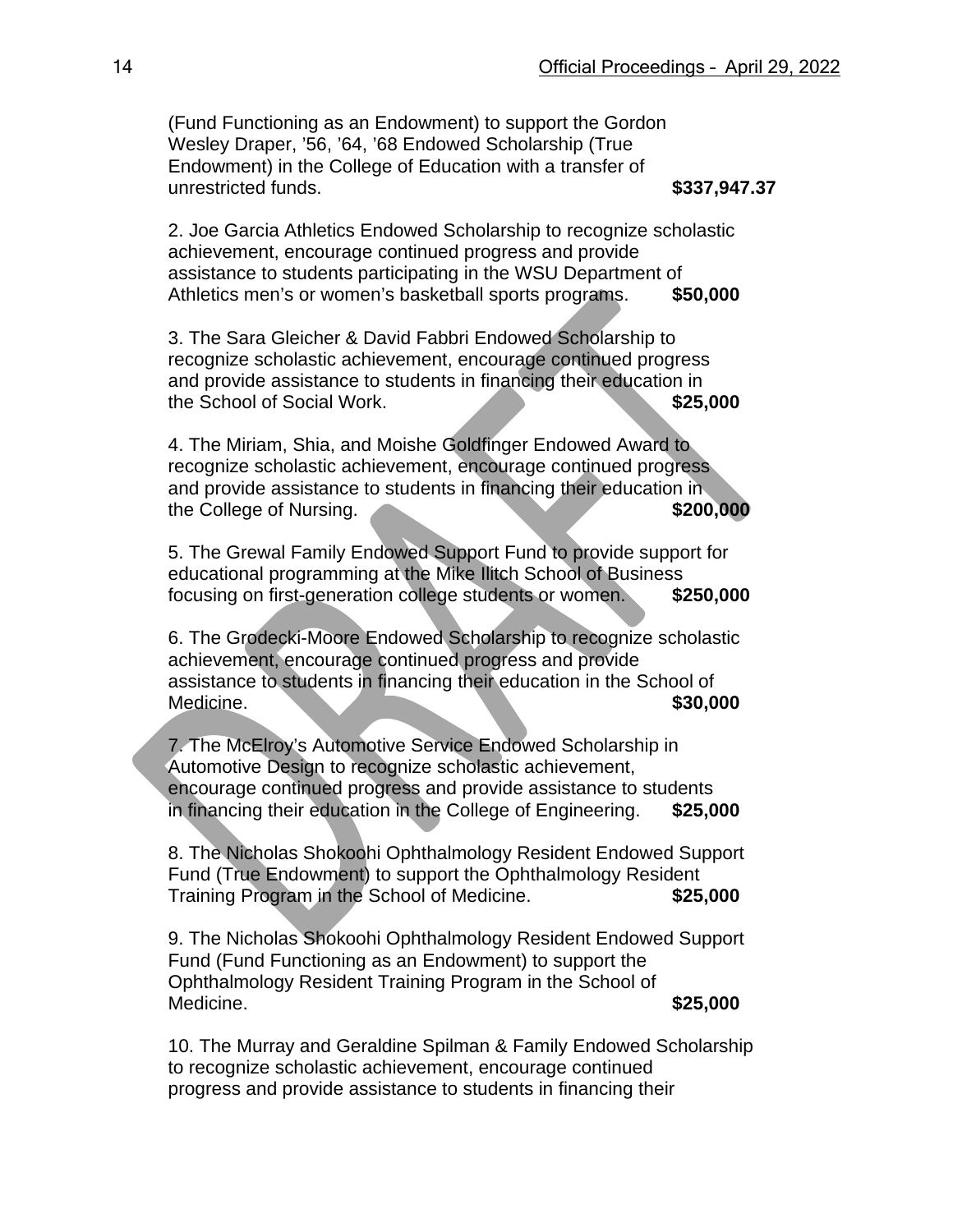education in the College of Fine, Performing and Communication Arts. **\$25,000**

11. The Catherine and James Endowed Scholarship to recognize scholastic achievement, encourage continued progress and provide assistance to students in financing their education in the College of Education.  $$25,000$ 

**ACTION:** Upon motion made by Governor Thompson and supported by Governor Kumar, the Board of Governors established endowment funds that total \$1,012,946.37 for the purposes presented. The motion carried.

#### **PUBLIC COMMENT**

President Wilson advised that the Secretary received several requests to speak from members of the University community. Each speaker will be given three minutes to present their remarks and will receive a 1-minute warning from the Secretary when their time is almost up.

#### Fariba Pajooh

So hello everyone hello. My name is Fariba Pajooh. And I am a second year PhD student and graduate teaching assistant in the communication department. Also, I am international student originally from Iran. This summer I will teach Apex classes to local incoming undergraduate students. GTA's, like me, are the first college instructors that these students experience. Since 2020 I have taught almost 300 students, freshman students. I am speaking on behalf of international graduate student employees at Wayne State University, coming to you for empathy and understanding. I am asking you to seriously consider the struggle of affording to live on \$20,000 a year before taxes. \$20,000 a year before taxes. Even our families back home cannot help us financially due to the exchange rate. Also, our wage don't cover a minimum living wage in the US. It is tough for me to pay honestly my rent and food for myself. And many of my friends also have to provide Uh, for their families on only \$20,000 for nine months before taxes. Rent, as everyone knows in this room, is at least \$1000 a month and due to the inflation, our living conditions have become more difficult. We cannot get loans from banks and often our only choice is to max out credit cards to afford to live. Those of us who holds F1 visas like me cannot work on campus, making the situation more complicated and critical. We are capped at 20 hours of work per week legally. We cannot apply for welfare or student loans. Our partners cannot work at all on their and F2 visa. For these reasons and more living on our current GTA salary is impossible for many of us. I have some friends that cannot afford to take their families to McDonald's, and it's a real story. Our salary caused them so much shame in front of their family. This friend that I'm talking there are five people in a family, three kids. And I'm talking behalf of that family here. Also, it takes so long for to figure out how to live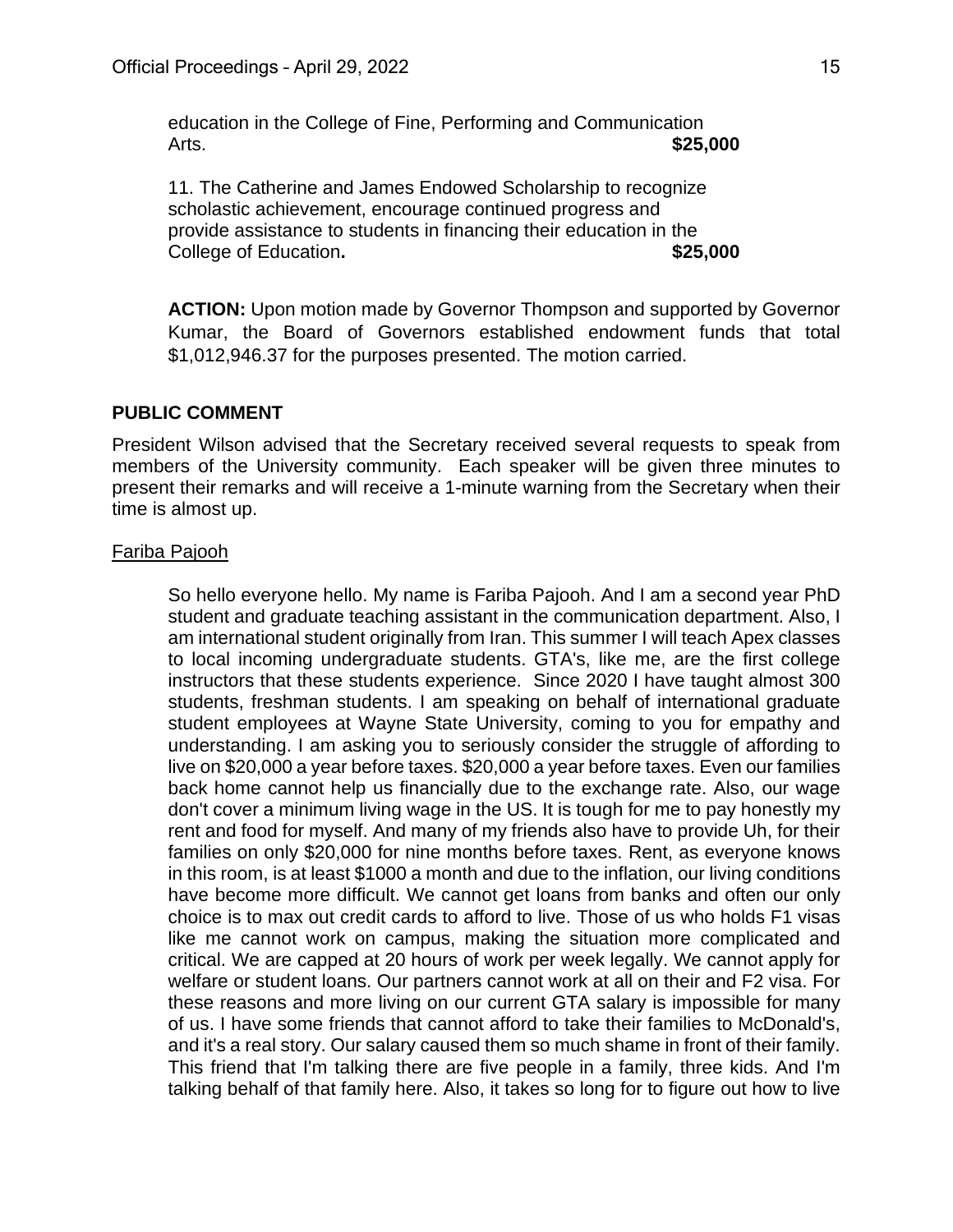in a new country. Imagine where you we like where do we buy groceries? What are credit cards? How do we use good public transportation in Detroit? How do we do our taxes? How do we adapt to the cold weather and snowstorm? We are learning a whole new life, a whole new culture. Additionally, international students are teaching, reading, researching, and writing in English, mainly our second language. I know that international students are asset to the university. We do excellence research and submit brilliant papers to many national and international conferences. We bring all our academic experiences and expertise to the Wayne State community. I am struggling So badly and I would appreciate it if the board would consider our struggles when approving the upcoming budget and plans for Wayne State future. Thank you so much for listening to me.

#### Elizabeth Drake

So, alright hi, my name is Elizabeth Drake. I'm a fourth year PhD candidate from the English department. I'm also president of GEOC, which is Wayne State's graduate employee organizing committee. GEOC represents just under 500 hardworking graduate teaching assistants and student assistants. We are often the first touch point for brand new undergrads. We run labs. We do research alongside faculty. We host conferences and professional development programs. We advance scholarship in our respective fields. We teach, we're really proud warriors who love to serve our community through work. Now I know Wayne State is proudly invested in the retention, matriculation and success of undergraduates. I also know that as far as short-term financial planning is concerned, graduate students are simply not that exciting. However, graduate workers do make the university work, we are professionals. We're your future tenured professors, lecturers, adjuncts, and even future Deans and Board of Governors members. But we matter right here and right now. Wayne works because we do. And though we are professionals were often considered advanced students who just don't pay tuition. But like graduate workers across the country, we're struggling deeply with the inability to live on such low wages. Currently our pay is \$20,000 for nine months of all-encompassing intense labor. Over the summer, a lucky few of us get to teach an extra section of teaching for \$3000, but the cost of living in Detroit is skyrocketing. Over half of our wages go to housing. Inflation is crushing us. This exponentially worsens when we have families to support. How can we afford health care and insurance on such meager wages? Many of us go without. Wayne State has the impressive mission of becoming the number one Research Institute for Social Mobility. Leadership knows that access to education is vitally important. This resonates with GEOC's values as we are fiercely dedicated to dismantling structures of oppression and promoting equity and access. But let's ask ourselves, how are we enabling social mobility when workers are paid so far below the poverty line? I know that the pandemic has forced everyone to suffer cuts and setbacks. Our community has been hit hard, but we continue to care for each other, for our students, for our families. Grad workers did this without childcare support from the university. Some of us did this while teaching in person and working in person in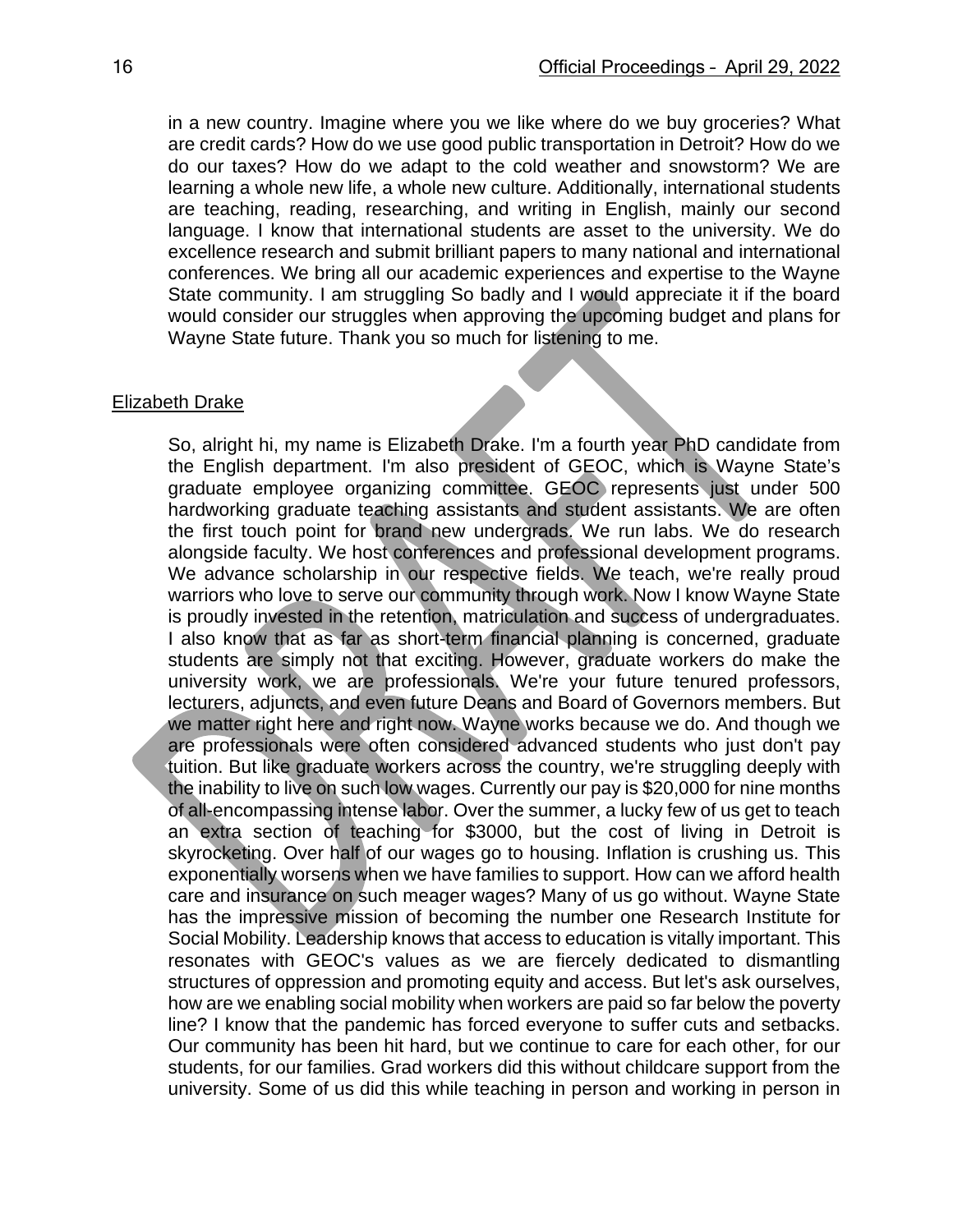labs. We all weathered the pandemic, scraping by with inadequate wages. This leaves graduate workers burnt out left behind, getting pushed out of their programs. We know that other universities are preparing to increase their graduate stipends. Let's not let Wayne grad workers get left behind twice. This is my last bit. I'm coming to you because I know you all care so much about these issues. You wouldn't be sitting in front of me in meetings all day if you didn't. You care enough to shoulder the immense burden of making complex decisions that shape the university as well as the city and the state. You persevere. And right now GEOC needs you to be aware of our struggles and to take affirming action. Things need to change. Thank you for your time.

#### Candis Acuff

Good afternoon everyone. My name is Candace Acuff. I'm a fourth-year medical student. A graduate of the Wayne State Post Bach program, an active member of the Black Medical Association, and I am the regional director of the Student, National Medical Association, and I represent 16 different medical schools within this region. And I'm also a Detroit native and proud to serve, pursue my medical education within a community that is so near and dear to my heart. Because of this, I am invested in what the future of our beloved School of Medicine looks like. I'm here today on behalf of Doctor Anita Moncrease and to voice the concerns of the students of the Black Medical Association. We feel that it is important to consider our voice when deciding on the appointment of the next Dean of Medicine. Collectively we have attended town hall meetings. We've reached out to administration for support and voiced our concerns regarding institutional leadership in various outlets with no address or resolution of the problems. We have now gone through three Deans within seven years. I am in a four-year MD program and just for context, I've experienced all three of these deans. And over the past year we've experienced an alarming turnover of faculty, staff, and vice Deans within the institution, especially those who look like me. This has been extremely concerning, particularly for students of color, who often fall through the cracks in terms of having our voices heard and being provided with the academic, financial, and emotional support that we need from the institution. The climate of the School of Medicine has caused us to be hypersensitive to who is placed in leadership. And we hope that by raising our concerns today, you all will consider our position when selecting our next Dean of Medicine. We are requesting that the selection of our next Dean takes place in traditional fashion by forming a search committee and conducting a nationwide search for the most suitable candidate. Someone who is sensitive to our needs and who will address our concerns. In my experience working with the other 15 medical schools across region five, they follow an open and transparent process forming a search committee to select the Dean who is most suitable for the seat. By appointing a Dean, you would be excluding qualified, diverse candidates from having the opportunity to be considered. Additionally, we are requesting that members of the Black Medical Association have representation on the search committee and can contribute to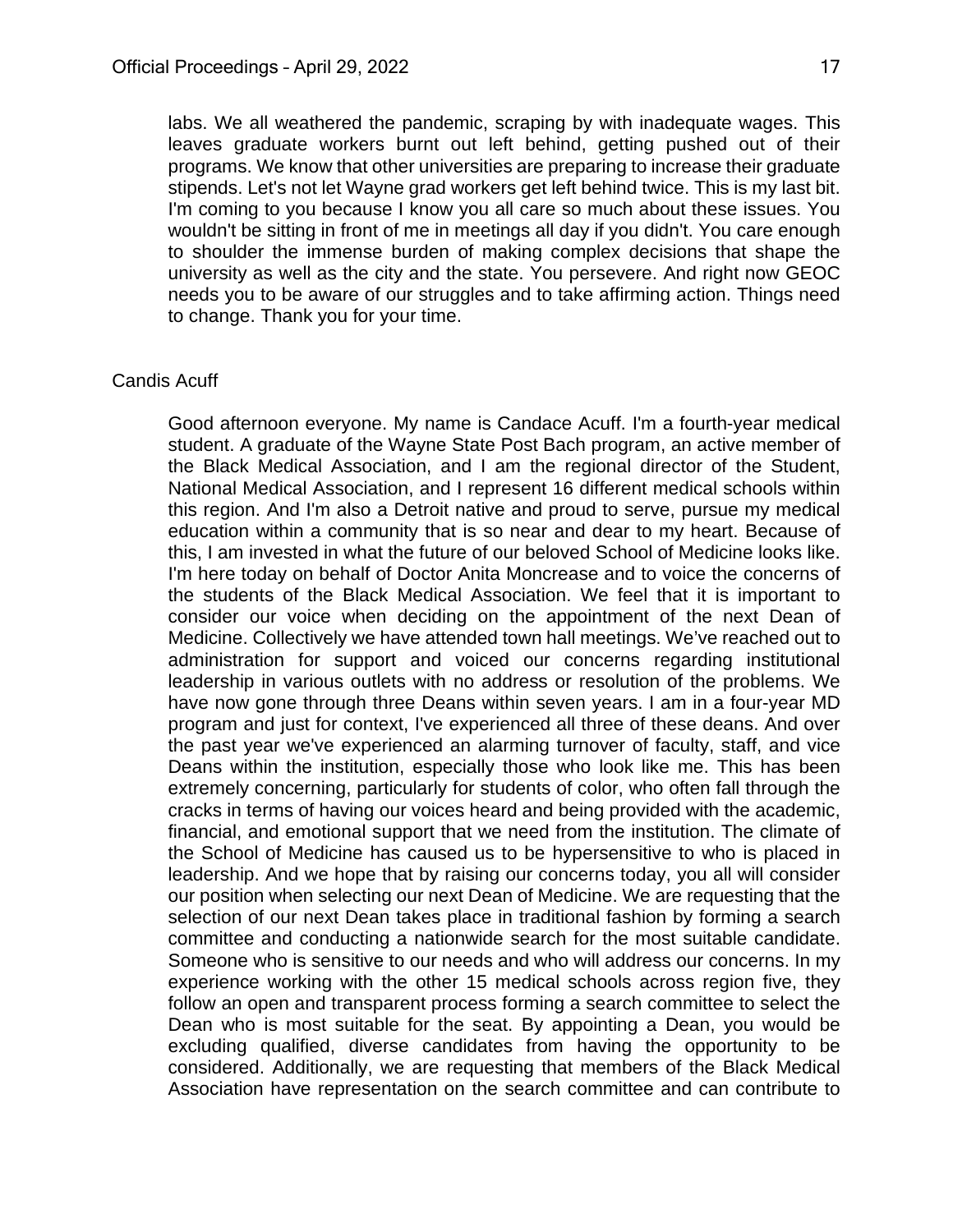the selection process because having a diverse group, selecting the next Dean would be more likely to lead to the selection of a diverse candidate. If we follow a process that is fair and transparent we're more likely to select someone who will progress our institution to its full potential. Regarding the DEI efforts of our institution, it will be beneficial for black faculty and qualified minority candidates around this country to have the same opportunity as any other candidate who qualifies for the position. The Post Bach program and BMA Alumni Steering Committee currently has a list of qualified black candidates who would not be given the opportunity to be considered if we go through with the appointment process. Additionally, can I have just one more minute? Additionally, we are aware that this process of appointment is being rushed due to concerns surrounding preparation for the LCME visit taking place next year. However, this has the potential to affect the progress that we've made since the 2015 LCME Citation that we received due to lack of diversity within the institution. I would like to bring to your attention that the LCME does have a policy manual available online which does specify the qualifications and responsibilities of the Dean of Medicine, but nowhere does it state that a permanent Dean must be sitting during the visit, and so having an interim Dean in the seat at that time at the time of the visit next year would have no effect on the accreditation process. Thank you all for allowing me to be here today and for your time and consideration and making this a transparent process.

#### **ADJOURNMENT**

There being no further business, the meeting adjourned at

Respectfully submitted,

per #1 meller

Julie H. Miller Secretary to the Board of Governors